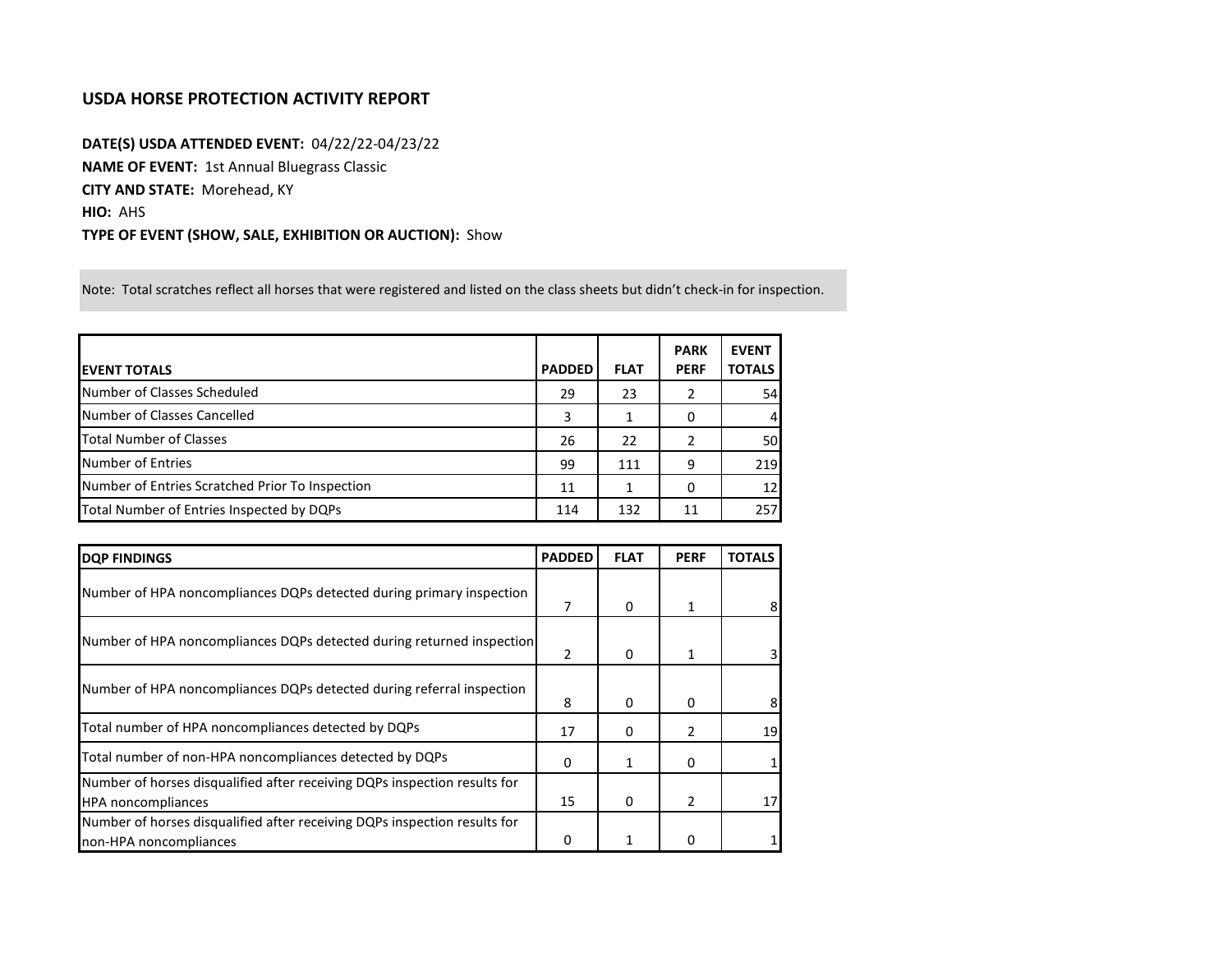|                                                                        |                |             | <b>PARK</b> | <b>EVENT</b>  |
|------------------------------------------------------------------------|----------------|-------------|-------------|---------------|
| <b>USDA FINDINGS</b>                                                   | <b>PADDED</b>  | <b>FLAT</b> | <b>PERF</b> | <b>TOTALS</b> |
| Number Pre-show Entries USDA VMOs Inspected                            | 17             | ર           |             | 21            |
| Number Post-show Entries USDA VMOs Inspected                           | 19             |             |             | 22            |
| Total Number of Entries USDA VMOs Inspected                            | 36             | 5           |             | 43            |
| Number of HPA noncompliances detected by USDA VMOs and returned to     |                |             |             |               |
| <b>DQPs</b>                                                            | $\overline{2}$ | 0           |             | 3             |
| Number of HPA noncompliances detected by USDA VMOs and referred to     |                |             |             |               |
| <b>DOPs</b>                                                            | 8              | 0           | O           | 8             |
| Total number of HPA noncompliances detected by USDA VMOs               | 16             | $\Omega$    |             | 17            |
| Number of HPA noncompliances referred by USDA VMOs to Event            |                |             |             |               |
| Management for disqualification                                        | 6              | 0           | 0           | 6             |
| Number of horses disqualified by Event Management after receiving USDA |                |             |             |               |
| VMOs inspection results                                                | 4              | 0           |             |               |

|                                                                     |               |             | <b>PARK</b> | <b>EVENT</b>  |
|---------------------------------------------------------------------|---------------|-------------|-------------|---------------|
| <b>IMANAGEMENT ACTION</b>                                           | <b>PADDED</b> | <b>FLAT</b> | <b>PERF</b> | <b>TOTALS</b> |
| Total Number of Horses Disqualified by Event Management for HPA     |               |             |             |               |
| noncompliances                                                      | 19            | 0           |             |               |
| Total Number of Horses Disqualified by Event Management for non-HPA |               |             |             |               |
| noncompliances                                                      | $\Omega$      |             |             |               |
| Total Number of Horses Disqualified by Event Management             | 19            |             |             |               |

|                                                    |               |             | <b>PARK</b> | <b>EVENT</b>   |
|----------------------------------------------------|---------------|-------------|-------------|----------------|
| <b>HPA NONCOMPLIANCE BREAK DOWN (DQP PRE-SHOW)</b> | <b>PADDED</b> | <b>FLAT</b> | <b>PERF</b> | <b>TOTALS</b>  |
| Bilateral                                          |               | 0           | Ω           |                |
| Unilateral                                         |               | 0           | O           |                |
| <b>Scar Rule</b>                                   | 3             | 0           |             | $\overline{4}$ |
| <b>Prohibited Substance</b>                        | 3             | O           |             | $\overline{4}$ |
| <b>Action Devices</b>                              | $\Omega$      | $\Omega$    | ი           | $\mathbf{0}$   |
| Heel/Toe                                           | $\Omega$      | $\Omega$    | ი           | $\mathbf{0}$   |
| <b>50% Rule</b>                                    | 0             | 0           | ი           | $\mathbf{0}$   |
| <b>High Band</b>                                   | 0             | $\Omega$    | ი           | $\mathbf{0}$   |
| Other HPA noncompliance - Please Specify:          | 0             | $\Omega$    | ი           | $\mathbf{0}$   |
| NON HPA noncompliance - Please Specify: unruly     | 0             | 1           | ი           | 1 <sup>1</sup> |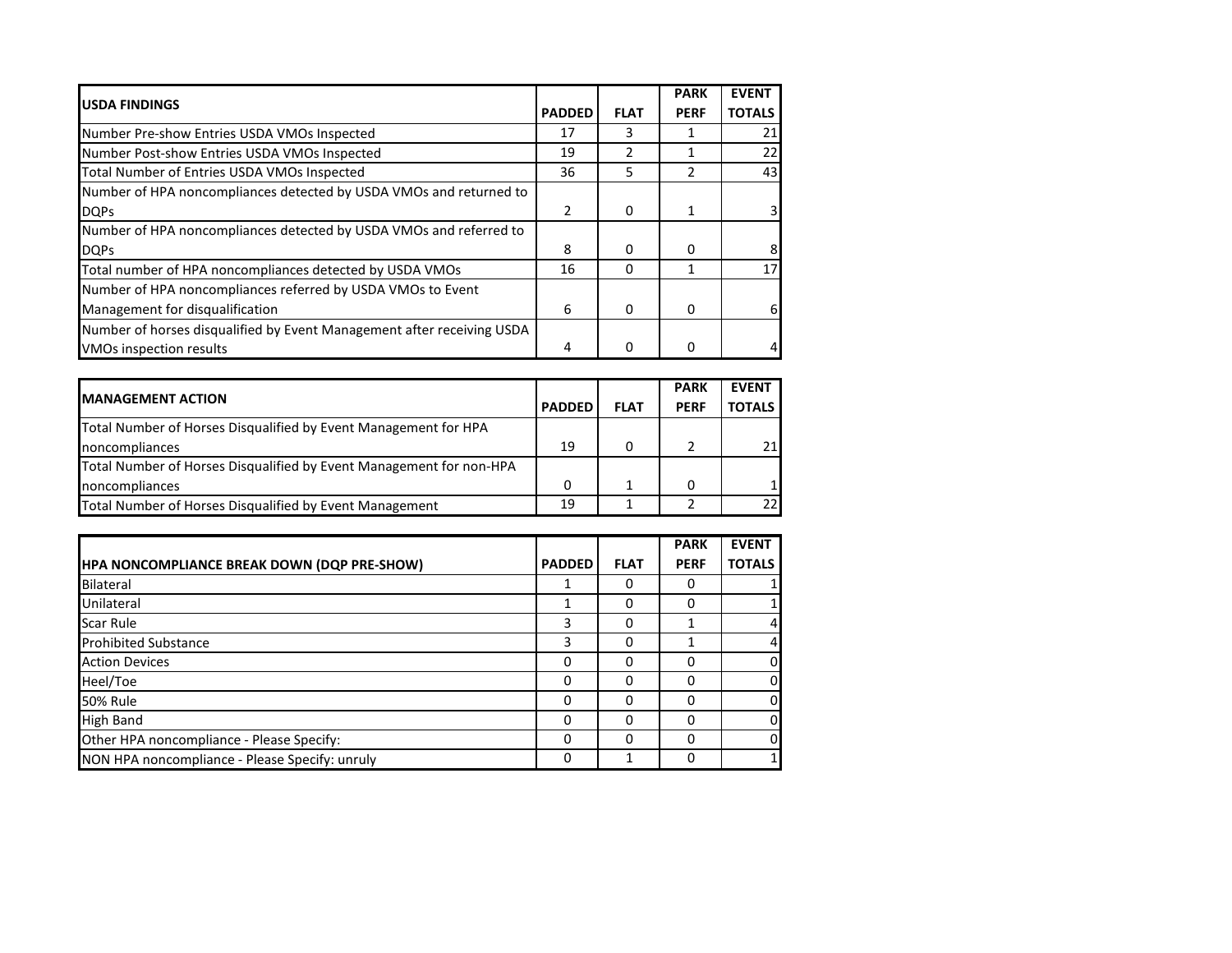|                                                        |               |             | <b>PARK</b> | <b>EVENT</b>  |
|--------------------------------------------------------|---------------|-------------|-------------|---------------|
| HPA NONCOMPLIANCE BREAK DOWN (DQP POST-SHOW)           | <b>PADDED</b> | <b>FLAT</b> | <b>PERF</b> | <b>TOTALS</b> |
| Bilateral                                              | 0             | 0           | Ω           | 0             |
| Unilateral                                             | $\mathcal{P}$ | 0           | ი           |               |
| <b>Scar Rule</b>                                       | 3             | 0           | 0           | 3             |
| <b>Prohibited Substance</b>                            | 0             | O           |             | 0             |
| <b>Action Devices</b>                                  | 0             | O           |             | 0             |
| Heel/Toe                                               | 0             | 0           | ი           | 0             |
| <b>50% Rule</b>                                        | 0             | 0           | 0           | 0             |
| <b>High Band</b>                                       | 0             | 0           | ი           | 0             |
| Other HPA noncompliance - Please Specify: inflammation | 4             | 0           |             | 4             |
| NON HPA noncompliance - Please Specify:                | 0             | 0           | ი           | 0             |

|                                                        |               |             | <b>PARK</b> | <b>EVENT</b>  |
|--------------------------------------------------------|---------------|-------------|-------------|---------------|
| <b>HPA NONCOMPLIANCE BREAK DOWN (VMO PRE-SHOW)</b>     | <b>PADDED</b> | <b>FLAT</b> | <b>PERF</b> | <b>TOTALS</b> |
| Bilateral                                              | 0             | 0           |             | 0             |
| <b>Unilateral</b>                                      | 0             | 0           |             | $\Omega$      |
| <b>Scar Rule</b>                                       |               | O           |             |               |
| <b>Prohibited Substance</b>                            | 4             | 0           |             | 5             |
| <b>Action Devices</b>                                  | 0             | 0           |             | $\mathbf{O}$  |
| Heel/Toe                                               | 0             | O           |             | 0             |
| 50% Rule                                               | 0             | O           |             | $\mathbf{O}$  |
| <b>High Band</b>                                       | 0             | 0           |             | 0             |
| Other HPA noncompliance - Please Specify: inflammation | 2             | 0           |             | 2             |

|                                                        |               |             | <b>PARK</b> | <b>EVENT</b>   |
|--------------------------------------------------------|---------------|-------------|-------------|----------------|
| <b>HPA NONCOMPLIANCE BREAK DOWN (VMO POST-SHOW)</b>    | <b>PADDED</b> | <b>FLAT</b> | <b>PERF</b> | <b>TOTALS</b>  |
| <b>Bilateral</b>                                       |               |             |             | 0              |
| Unilateral                                             |               | O           | O           | $\overline{2}$ |
| Scar Rule                                              |               |             |             | 3              |
| <b>Prohibited Substance</b>                            |               |             |             | 0              |
| <b>Action Devices</b>                                  | O             |             | ŋ           | $\Omega$       |
| Heel/Toe                                               | O             | O           |             | $\Omega$       |
| <b>50% Rule</b>                                        | O             |             | ŋ           | 0              |
| <b>High Band</b>                                       | O             | O           | ŋ           | 0              |
| Other HPA noncompliance - Please Specify: inflammation | Δ             | 0           |             | 4              |